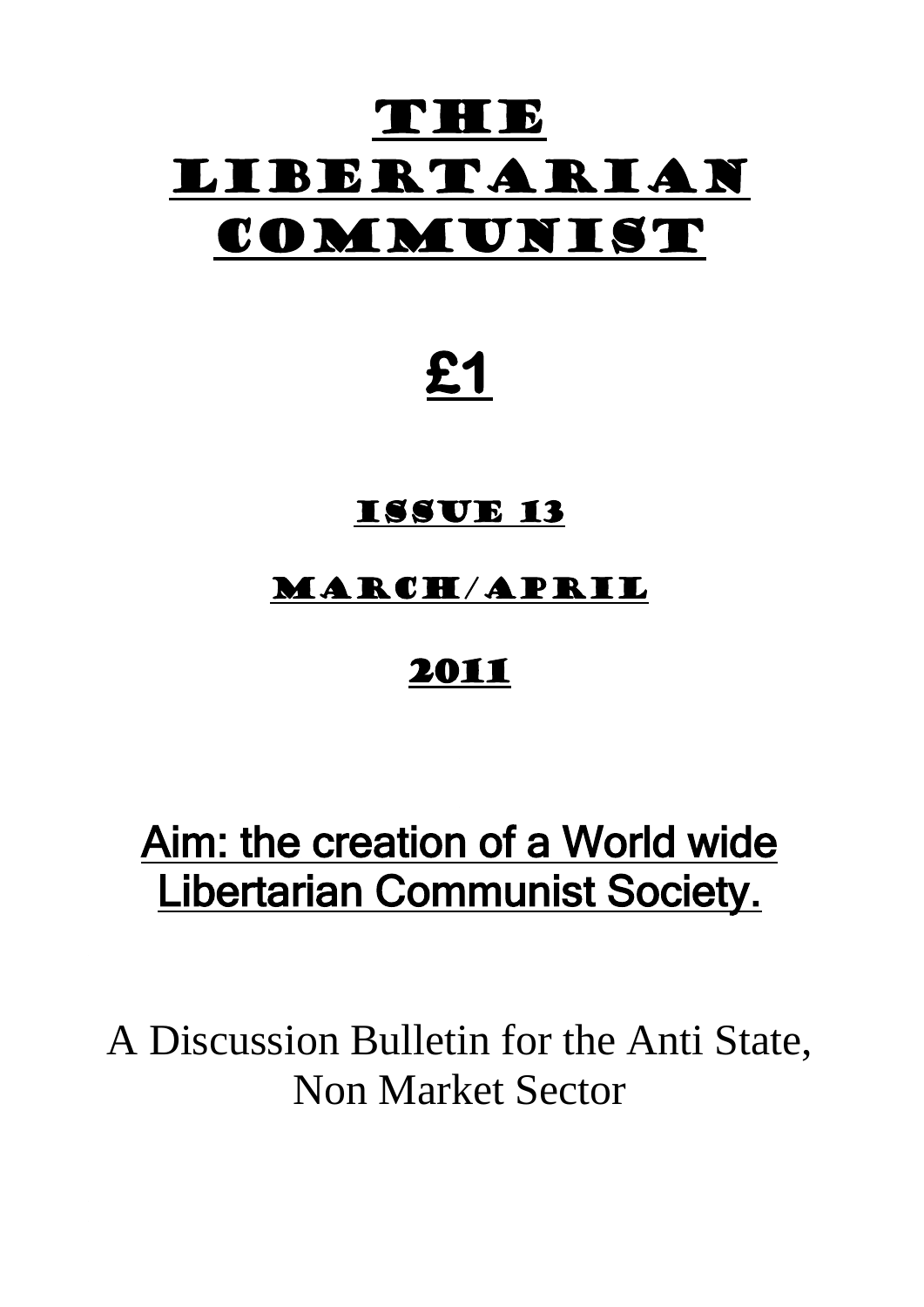The purpose of The Libertarian Communist is to promote discussion amongst the Anti State, Non Market sector irrespective of whether individuals or groups consider themselves as Anarchist, Communist or Socialist as all such titles are in need of further qualification. If you have disagreements with an article in this or any other issue, wish to offer comment or want to contribute something else to the discussion then please get in touch. If any article focuses on a particular group then that group has, as a matter of course, the right to reply. So please get in touch with your article, letters and comments. You can do this by contacting [com.lib.org@googlemail.com](mailto:com.lib.org@googlemail.com) or writing to Ray Carr, Flat 1, 99 Princess Road, Branksome, Poole, Dorset BH12 1BQ.

==========================================================================

#### **Contents**

Page 2: After the march is over.

Page 4: Letter: A comment on **Notes on the Chinese Student Democracy Movement by Jim Davies in Lib Com 12: Lyla Byrne**

Page 6: People's Assemblies: Uniting theory and practice: Paul Feldman. www.aworldtowin.net

Page 7: Problems of Revolution Why the WSM (World Socialist Movement is not growing; Part 2, The Religious Ban: Robin Cox

Page 11: Marxism and Anarchism: are they incompatible?

Page12: Contact details for groups in the anti state, non market sector.

----------------------------------------------------------------------------------------------------------------------------------

#### **After the march is over.**

So at last the TUC has organised an anti cuts march and demo for March  $26<sup>th</sup>$ . We would hope and expect that people would turn up in their thousands and hopefully hundreds of thousands following on from the student protests of November/December and what has and is occurring in many other parts of the world. This is the time, if ever there was one, for workers whether they are students, employed or unemployed, male, female, disabled, able bodied or whatever to show they are united, we **Are** all in this together, there are no special cases and if we try to claim there are our enemies will have succeeded in dividing us and we will be on our way to defeat.

Even in its weakened state of today the trade union movement is, at present, the only working class body that has millions of members and it **could** still be a formidable force so the call for this demo has to be welcomed. Unfortunately that is as far as we can go in praise for the trade union movement. To say that the TUC organises workers in this part of the world is to go too far, yes there have been success stories even in recent years, but in many instances it would be more accurate to say that trade unions are responsible, with exceptions, for the disorganisation of the working class. Why, we need to ask, has it taken the TUC so long to involve themselves in the anti cuts campaign? Similar events have been taking place in other countries for a while and whilst in other places

-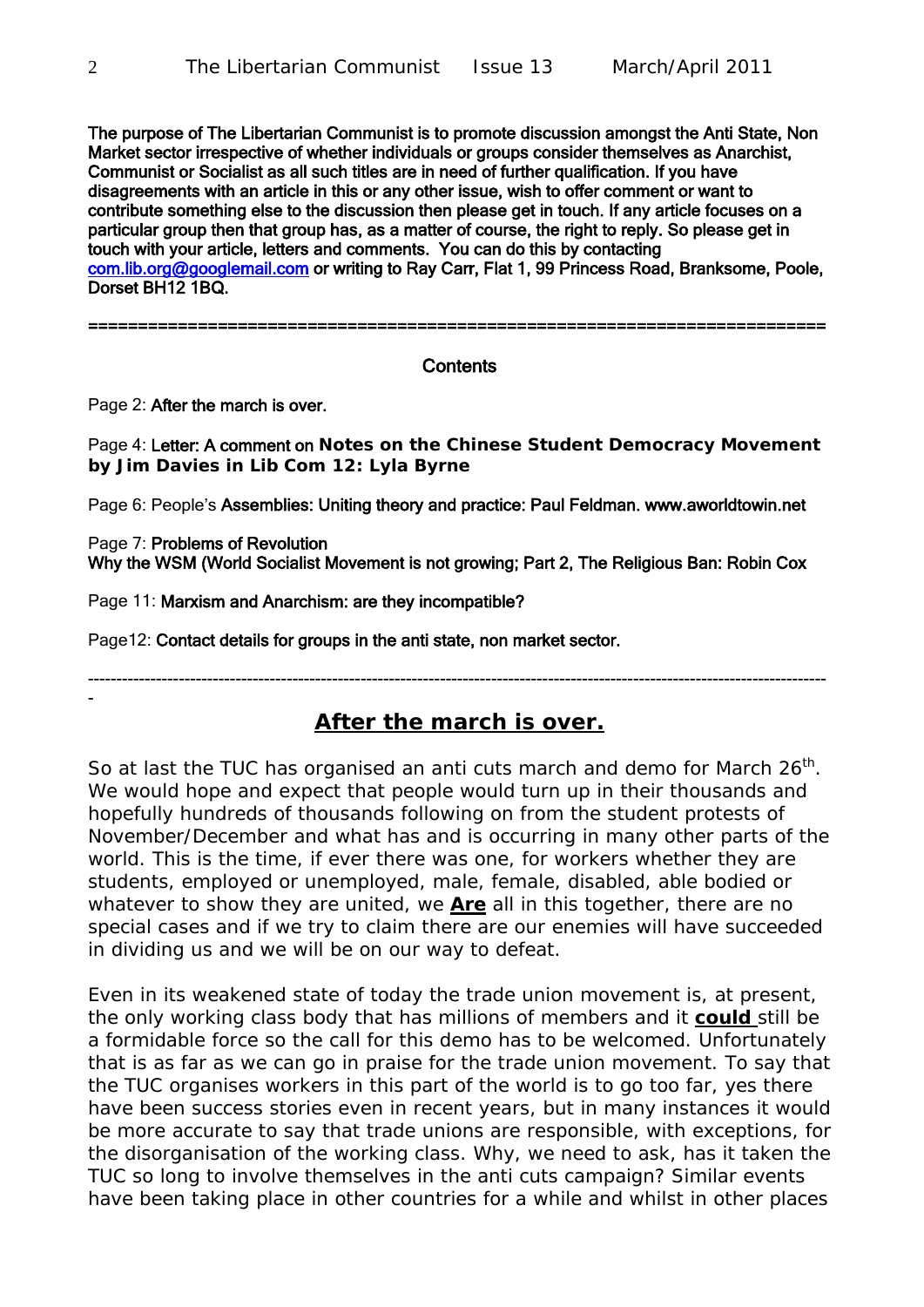we have seen industrial action and general strikes being organised the TUC, even at this late stage, is just calling for a demonstration on a Saturday.

Is the March  $26<sup>th</sup>$  event to be the beginning and end of the TUC campaign? Even if hundreds of thousands of people gather and march and listen to the wisdom of the TUC leadership advocating some friendlier form of capitalism this is hardly going to put fear into the present government or more importantly to the capitalist system, and the truth of the matter is that if anything meaningful is to come out of this struggle then we have to take on capitalism itself; the cuts and the system are one they cannot be separated. To argue for a return of a Labour Government is like pissing in the wind they would be just as committed to cuts in defence of capitalism as the current administration. Unless we and many others are mistaken the TUC is not going to advocate breaking the laws which prevent workers from taking effective industrial action, neither are they going to support methods of direct action, civil disobedience or the like and we can only go forward with this type of strategy organised from the bottom upwards not top downwards; but on its own even this would not be enough.

The TUC march is taking place at a time when the cuts are already in the process of being implemented we therefore have the problem of people turning off from action to fight back feeling that defeat has already taken place and nothing can be done. The point is this has to be a long term campaign not something which we give up on when the cuts begin to be implemented. The whole process of cuts is going to have very long term effects and we need to organise beyond various setbacks. As indicated previously the cuts and capitalism are one problem and it would not be an effective strategy to put forward the view that we can maintain the present system without the cuts. Our sector must not water down the view that the only meaningful response is to organise against capitalism and for a society that organises itself on the basis of need not profit without recourse to the state or market. It would be a fundamental mistake to believe that it is more realistic to persuade workers to organise for something that seeks to maintain the profit system whilst doing away with its worst aspects. Apart from that being a utopian goal it would be just as difficult and time consuming as organising for the only real alternative.

Elsewhere in this issue we are including a piece that appeared, in February, on the World in Common forum about "Peoples' Assemblies". This seems very relevant to the present discussion. If we are to organise for a longer term strategy we need something more than marches and also more than just industrial action as such actions tend to wear people out and cannot be successfully maintained for a prolonged period without something else to support them. The idea of some type of assembly, or council if you prefer, organised on a local level bringing various sections of the working class together to discuss problems in the workplace and local community under the democratic control of its participants is something that warrants further discussion at least and they could be set up to start with on a temporary basis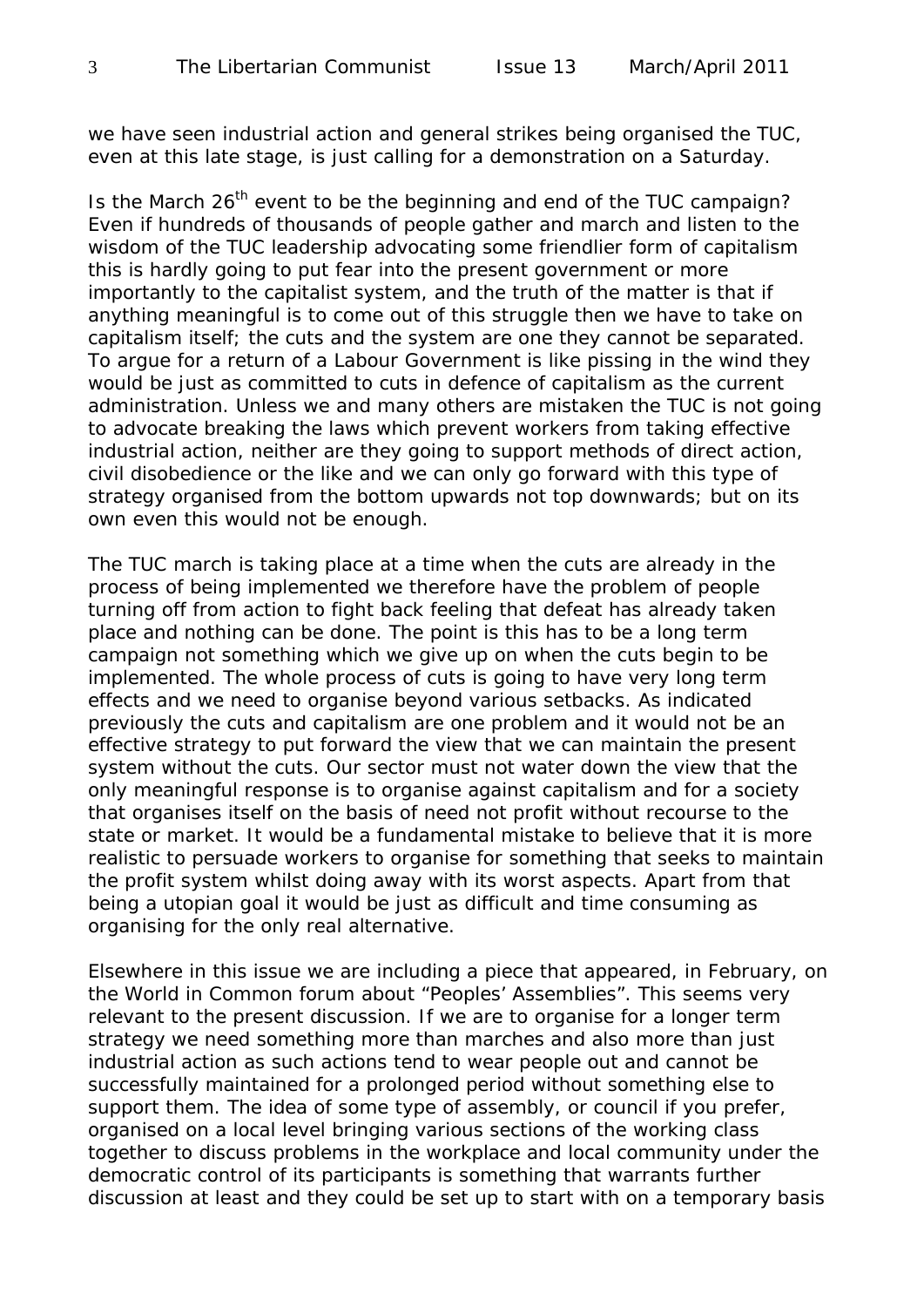to see how they develop and what problems are thrown up. They could tie in with the development of more social centres to support various local struggles.

From a Libertarian Communist perspective the present crisis is just a natural cycle within capitalism. At such times life becomes more difficult for a majority of the working class but it does offer us an environment where people are probably more willing to listen to anti capitalist perspectives. We have to come up with ways of using this environment to help develop a movement or movements which aim to build a society freed from the inhuman constraints of capitalism. Perhaps the development of "Peoples' Assemblies" is a method worthy of consideration; we would welcome feedback on their pros and cons, (the full article on them is on page6).

### **Letter**

A comment on **Notes on the Chinese Student Democracy Movement**

From June 18<sup>th</sup> 1989, and reproduced in LibCom 12.

 "The student movement represented a movement by a rising new class of technocrats to assume state power. Its victory would have brought China no closer to democracy than it is now in the throes of counterrevolution. The rule by experts is not democracy."

The point being made above about the 'technocrat' forces behind the scenes is interesting and may be true. Whether or not, however, I think that the first sentence of the piece, reproduced above, misrepresents the whole truth. As, I think, does the final sentence of the piece as follows*: 'No social revolution happened in China, the student movement for democracy was only a public and bloody manifestation of a bureaucratic power struggle.'* In which I take issue with the words 'no' and 'only'.

If we find out a particular truth, we should not (to be accurate) be so enamoured of it that other relevant truths get left out. When we present a partial truth as the whole truth this is actually an error, and can be extremely misleading. It is not that we have to always go into tremendous detail, only remain aware that more than one thing can be going on at once. 'No social revolution' in the above context gives the impression that there was not a popular revolutionary movement that may have been crushed as and when it was *because* it was growing - and if this had continued, could have overthrown the leadership and changed China into a political democracy.

The student movement may have been partially encouraged and supported by technocrats, but it represented much more than the interests of any minority group. Instead of 'representing a new class of technocrats' it would be more accurate to say that the student movement was 'vulnerable to being – and perhaps was to some degree exploited by them'. It is also important to note, as was said in another article on this subject in the same lib com, that the demands for democracy were spreading beyond the student population into other areas of society.

What it *presented*, and *represented* for many around the world, was the desire for freedom from oppression and corruption and the determination and courage to achieve it. But not only this either, because the struggle was sufficiently informed to desire freedom in the context of democracy, i.e. freedom with responsibility. It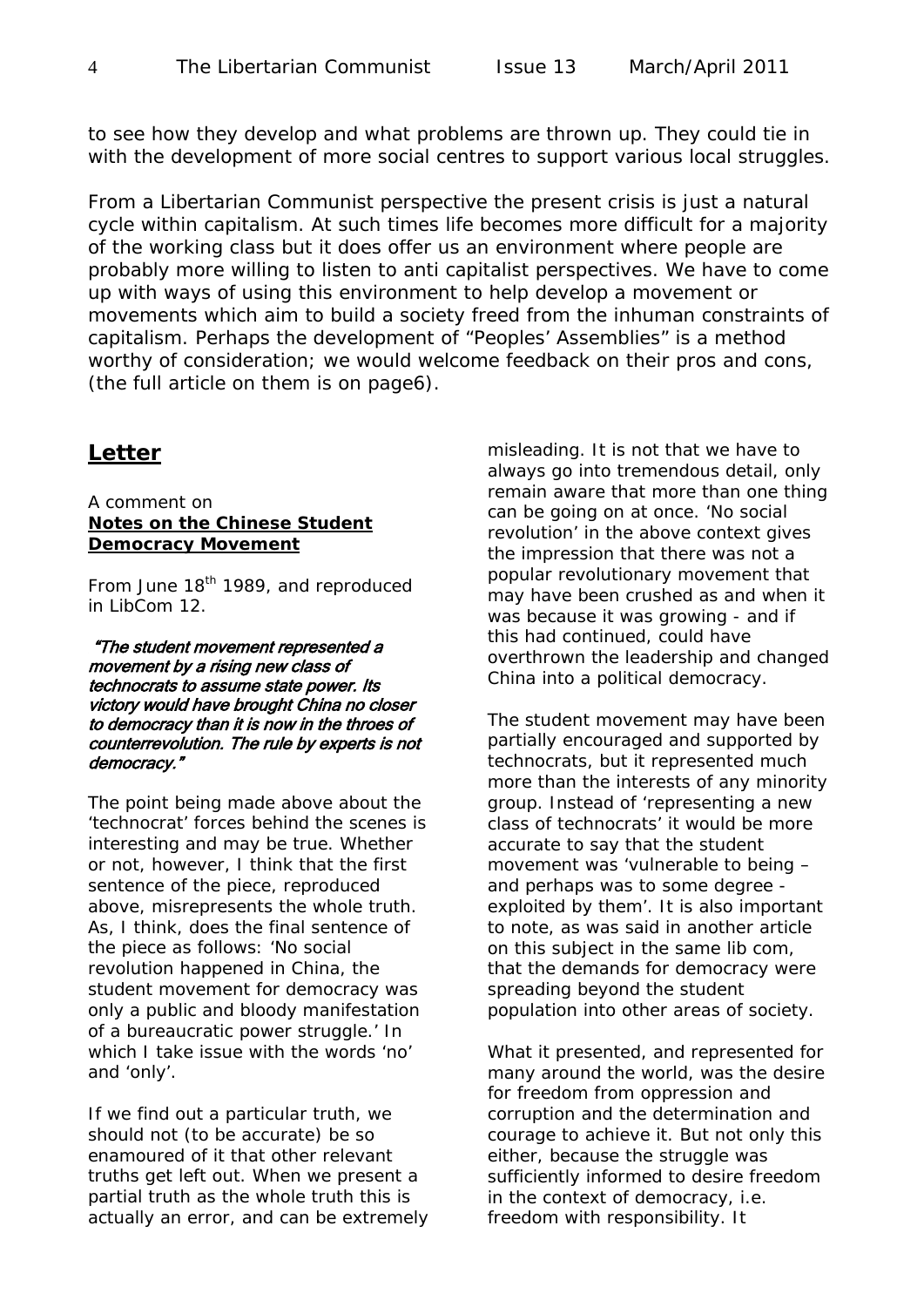presented and represented a sense of the potential of democracy, which is a necessary ingredient for true socialism/communism. Other ingredients were of course widely lacking, such as awareness of the potential of the dissolution of the state and of common ownership, but why discount the ingredients that we have because others are lacking? Instead I think that we need to recognise the likelihood that the ingredients that we do have are necessary achievements on the way to having all the ingredients we need.

Connected to this is the point that success for the democracy movement in China at that time would not have ushered in full socialism/communism. Well no, and we would not expect that it would – for one thing because the majority was not yet, and is still not aware of and desirous of this possibility. Socialism/communism will first have to grow to being a strong, majority movement for democracy AND common ownership of the means of life. However, I disagree with the statement that success would have 'brought China no closer to democracy'. What would have been deemed success at that time by most of those involved would have been the establishment of democracy of the type that we presently have in the west. Here the word 'only' is appropriate because in capitalism we only have political democracy and not economic democracy -because it is democracy functioning in the capitalist system.

Using financial ownership the capitalist system legalises a minority having vast amounts of extra economic power over the means of production and distribution. This means that despite democracy there is still a minority ruling class. This in turn means that profit is prioritised over needs for wellbeing (to maintain and extend financial ownership), massive and frequently violent security and military

sectors (to protect and extend the 'property' of the rulers), and that community autonomy for the majority is severely restricted. These conditions, in turn, mean that capitalism is extremely inefficient and wasteful concerning resources, including human ingenuity and initiative, and damaging to human life and to the living environment as a whole.

However, political democracy can be used as part of the process of ridding ourselves of economic inequality, and the brutal and disastrous system that supports it. We can use it towards achieving world socialism/communism and indeed it may be a necessary part of the process. Political democracy generally means more freedom for workers to organise to improve their economic conditions, to practice some common ownership and democracy within communities, and to spread knowledge and ideas about socialism/communism. Also, political democracy holds the potential for a majority to *demonstratively* vote out capitalism, and at the same time to demonstrate the overwhelming majority support for socialism that is needed for it to be established as a world system. Potentially it could thus powerfully contribute to revolution and indeed to peaceful revolution. Socialism/communism means democracy along with common ownership of the means of life, i.e. full economic democracy. In this way we can overcome the suffering, environmental devastation and general impediments to healthy development which are imposed by capitalism, and cooperate efficiently and enjoyably for mutual benefit, directly supplying for our needs and wellbeing.

Lyla Byrne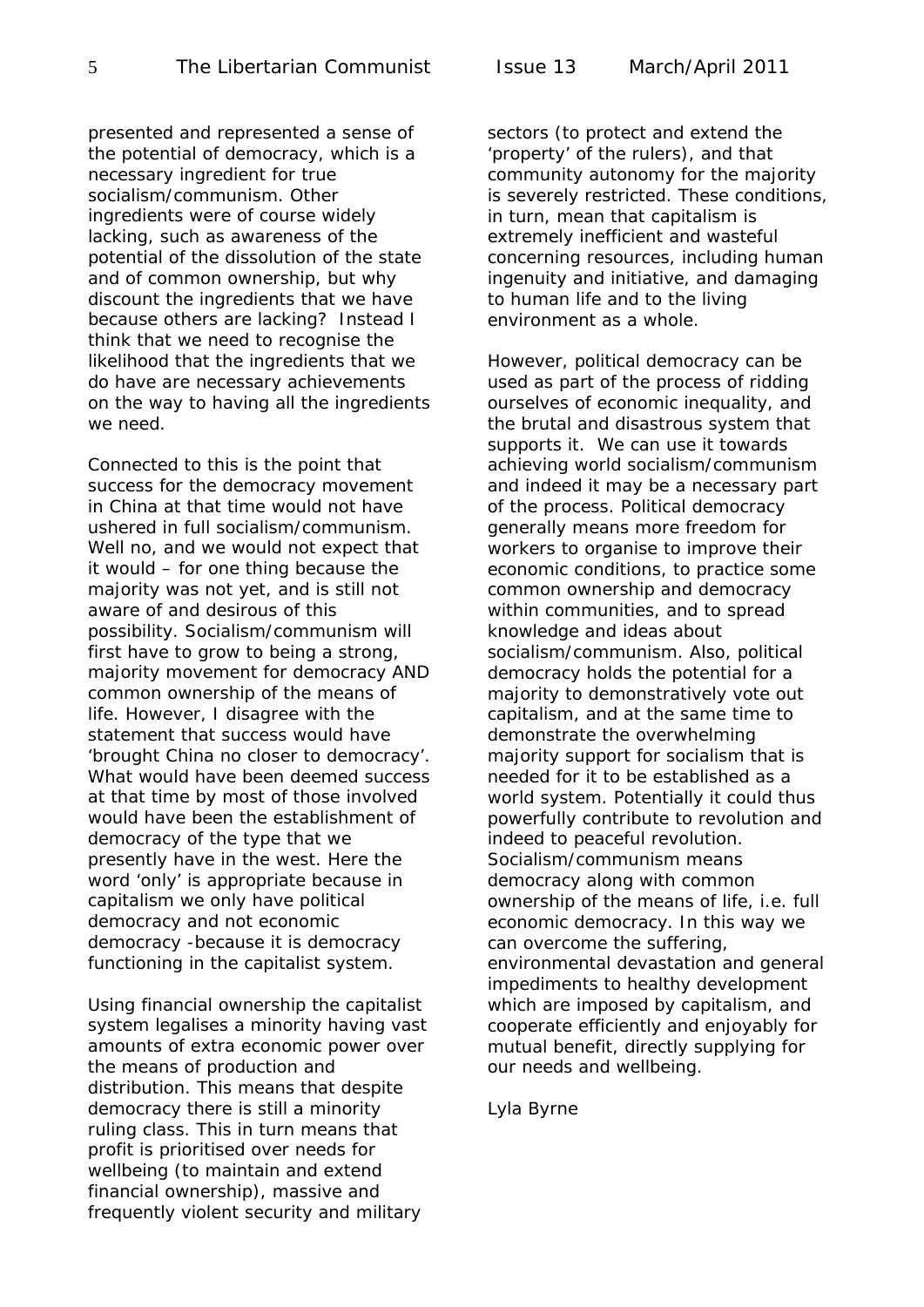The Following article, as mentioned in our lead article was posted on the World in Common forum in February 2011. Its source is [www.aworldtowin.net/blog/uniting](http://www.aworldtowin.net/blog/uniting-theory-and-practice.html)[theory-and-practice.html](http://www.aworldtowin.net/blog/uniting-theory-and-practice.html)

#### **People's Assemblies**

#### **Uniting Theory and Practice**

At a recent meeting of students who had come together from a range of occupations against the rise in tuition fees, a proposal about creating People's Assemblies (PAs) was described as a "deeply philosophical" question. The remark, which was not made in a derogatory way, was spot on. Advancing a concept like PAs is both practical and theoretical at the same time, which appears as a philosophical conundrum. That's a good sign because all revolutionary ideas - and PAs are just that – are rooted in both the present as well as the future. They are, therefore, a real contradiction. But isn't that bad? Aren't contradictions harmful? Wouldn't the world be better off without them? Can't we come up with a simpler proposal that everyone can grasp immediately without further reflection and put into practice?

In the struggle against the coalition's draconian public spending cuts – made in a bid to rescue capitalism from itself – "simpler" proposals and plans have emerged spontaneously. Anti cuts campaigns have spread throughout the country. Protests and lobbies take place on a nightly basis. Students and education workers reacted to the cuts with strikes, marches and occupations. Now that movement is at a turning point. The cuts are going through town halls – many of them Labour controlled. Tuition fee rises have passed through Parliament along with the abolition of maintenance allowances. Planned cuts in higher

education spending will devastate the universities.

The weakness of the direction of the movement so far is that it is largely restricted to the "present" situation. It is aimed at stopping, halting or reversing the cuts made by a government that has staked its existence on carrying through a massive reduction in the budget deficit. The deficit itself is a product of the global crisis of capitalism and the devastating way it has impacted on the British economy. The government has made it clear that it is not for turning. Indeed, were it to collapse under the weight of events, a likely outcome would be a national government rather than some mythical formation that would immediately start on a programme of public spending. As we know, Labour is also committed to reducing the deficit and is doing so with gusto at local government level.

So where do we go from here? Putting all our hopes on the results of the March  $26<sup>th</sup>$  demonstration called by the Trades Union Congress would be a mistake. One demonstration, however large, is not going to change the world. Ask those who took part in the twomillion strong march against plans for the invasion of Iraq in 2003. That's where PAs come in. They are connected to the present by presenting an opportunity to all those with grievances that the Parliamentary system tied to corporate and financial power is incapable of addressing. These include trade unionists, service users, students, the unemployed, minorities and climate change activists. They also build on the struggle for democracy and representation that dates at least from the Levellers and Diggers of the English Revolution – and in other ways is traced back to the Peasants Revolt of 1381 and the Magna Carta of 1215. But PAs go further in proposing new forms of democracy beyond the existing capitalist state framework, which can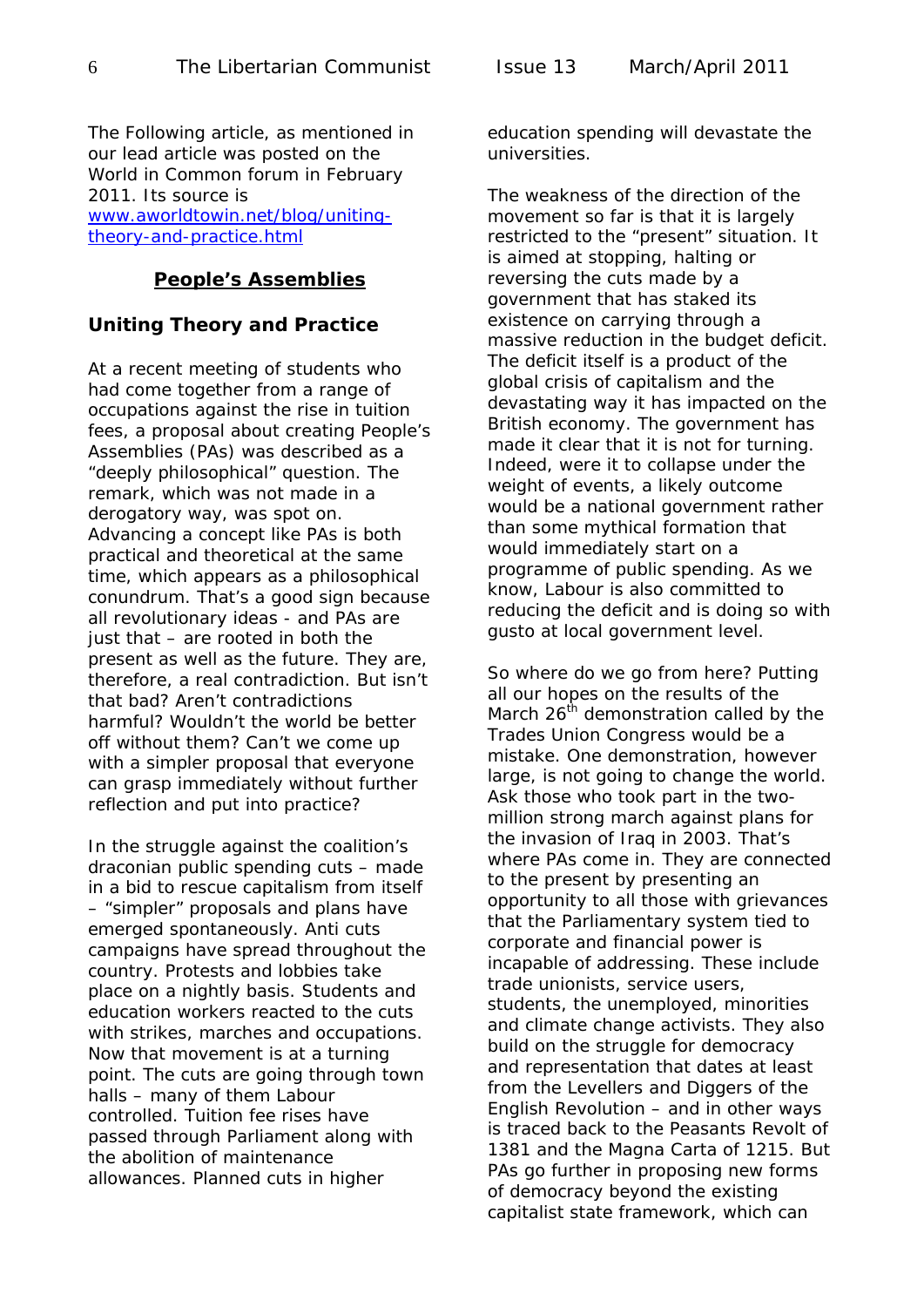then begin to transform how the economy is owned and run.

They are a philosophical question in the sense that PAs require a leap in thinking out of the present ideological framework which is dominated by impressions and acceptance of the capitalist status quo. But they are also deeply practical because they offer a way forward to an alternative progressive future.

**Paul Feldman Communications Editor 8th February 2011** 

#### **Problems of Revolution**

**Below is the second and final part of Why the World Socialist Movement (WSM) is not growing. In this part Robin Cox puts forward the view that the ban on people who hold religious views from joining the WSM is outdated and superfluous** 

#### The religious ban

Of course, there have to be some theoretical boundaries that need, as it were, to be officially sanctioned protected and patrolled. This is what defines a party and differentiates it from others. Here I am talking about the first kind of theoretical positions - primary positions - which are obligatory. However, I think the effect of "resolution creep" has been to blur the distinction between these kinds of positions and non-essential or non-obligatory positions. (See part 1 of the article in issue 12)

A prime example of this is the Party's attitude towards religion. This should never have become a primary position; it should have instead been no more than a secondary position. In effect, the Party requires that you hold an atheistic perspective in order to become a member. I think this is frankly ludicrous. It more than smacks of an old fashioned 19th century socialist evangelism. The business of the WSM is not to convert workers to atheism; it is to make socialists and nothing more. Being a socialist does not necessarily imply being an atheist anymore

than being an atheist implies being a socialist. Some of the most vocal atheists around are fervent supporters of capitalism. Whether or not one is a socialist in practical terms is an empirical question which cannot be inferred *a priori*. In just the same way as a Christian scientist would not let his or her religious beliefs intrude into his or her world of scientific research, so for all practical purposes a religious socialist can quite easily envisage socialism in plain historical materialist terms

The more thoughtful comrades in the WSM will frankly acknowledge that, of course, an individual can be a socialist in the sense of wanting and understanding socialism and all that that entails (such as rejecting reformism, nationalism and leadership) while still holding religious beliefs. Indeed, they will candidly admit that some of the most active supporters of the WSM have held religious beliefs. All this is undeniable. And yet still it is held that in some abstract theoretical sense religion stands in the way of socialism and must therefore be systematically excluded.

This is the triumph of dogma over pragmatism. If a religious person was to depart from his or her socialist convictions in any way then this would, as the saying goes, "come out in the wash". You would soon enough discover this through the mere fact that such a person might be advocating views that truly are contrary to a socialist position e.g. vanguardism or the belief that women were somehow inferior to men. In other words, the prohibition on religious beliefs is a totally redundant and superfluous safeguard against deviating from a socialist perspective. You don't need it because such deviations can be completely recognised and responded to on their own terms and I have yet to hear a single serious counterargument to this from the Party itself. In fact the Party's position on religion is thoroughly muddled and confused. While members are not themselves permitted to hold religious beliefs they can now apparently (or so I have recently discovered) believe with impunity that non-members can be socialists and simultaneously hold religious views. One has to wonder why on earth in that case is the Party refusing to accept such socialists into its ranks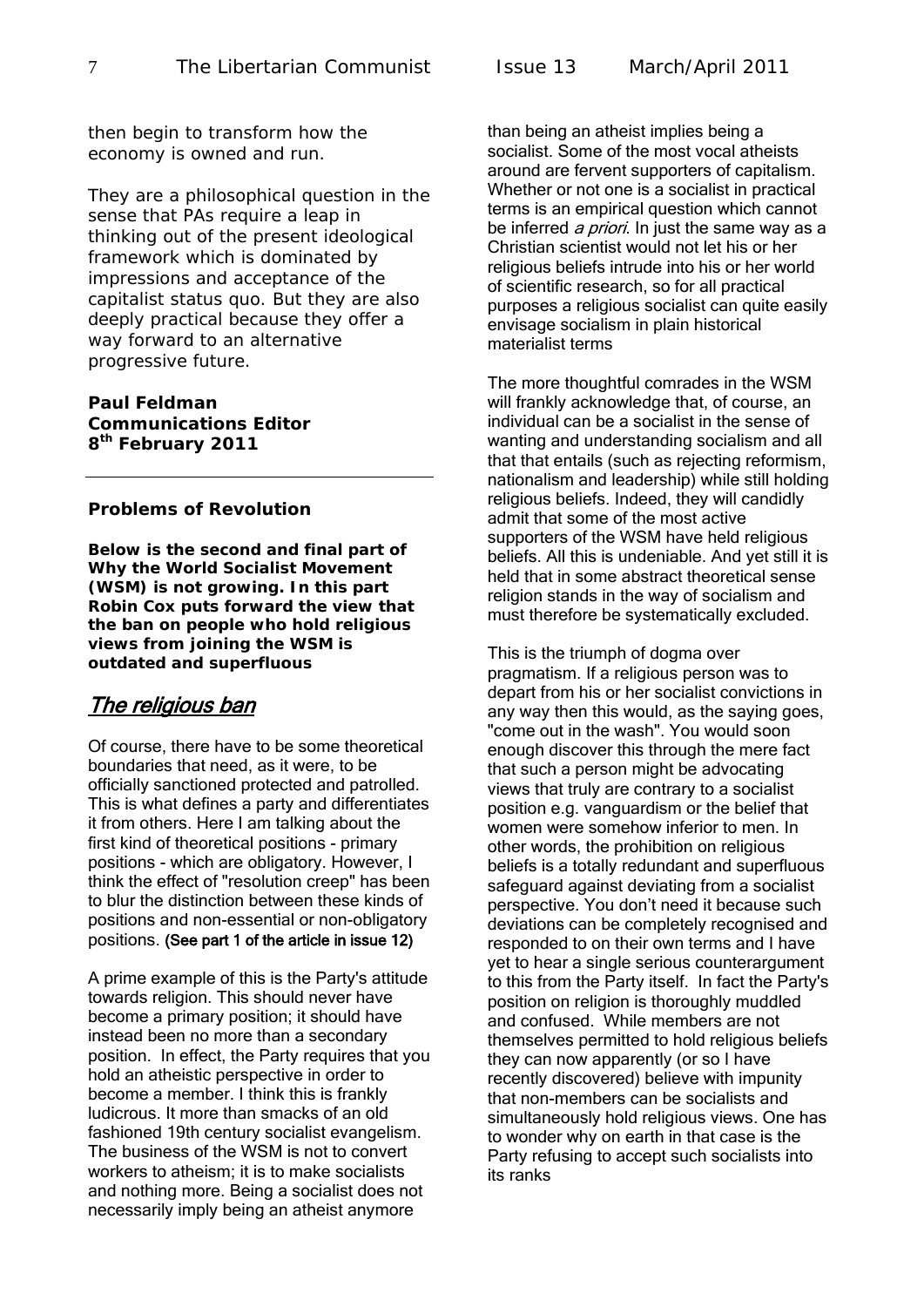8 The Libertarian Communist Issue 13 March/April 2011

There are of course quite legitimate criticisms one can make of religion. For example, the social policies of certain official religions are often deeply offensive and obnoxious from a socialist viewpoint; they clearly lend support to the status quo. However, such criticisms are empirically-grounded. They are very different from the abstract theoretical or metaphysical claims that belief in some god or an afterlife is false and necessarily prevents you from becoming a socialist. This is not empirically-based argument at all and is, in fact, contradicted by the Party's own admission that some of its most fervent supporters are religious. It is ironic that the Party criticises religion on the grounds that it is irrational but, in abandoning a pragmatic position of facilitating its own growth by removing this self imposed obstacle to its growth, the Party shows itself to be highly irrational. It is simply not rational to make it more difficult for the organisation to grow when the whole purpose of the organisation is growth and when you have all the means at hand that you require to ensure that such growth unerringly goes in the direction you intend - towards genuine socialism. The requirements that you need to satisfy in order to become a member are ample enough to determine whether or not you are a socialist without religion being brought into the question at all.

While I favour the complete scrapping of the religious ban as totally unnecessary and superfluous I recognise that, for traditionalists in the Party, this might be too much to take in one go. So a compromise solution might be more realistic under the circumstances. This could involve a more selective or discriminating approach to religious applicants. For instance you could disallow applicants who hold theistic religious beliefs but not those who hold deistic or pantheistic beliefs. Alternatively, you could admit individuals who hold personal religious beliefs but not those who belong to any official religion.

Even membership of an official religion may not really be a problem (and this in itself strongly suggests that what you really need is to judge each case on its own merits). For instance, you cannot simply assume that because an applicant belongs to a particular church, that he or she goes along with everything that this church has to say. To

give an example currently in the news, many Catholics have for years completely ignored the Pope's crackpot views about the use of condoms and it is interesting that the Pope himself has now been forced to modify his views on the subject or continue to lose credibility. Religion is a highly adaptable phenomenon and once a socialist movement really begins to take off it is reasonable to suppose that religion itself will tend to become more and more accommodating towards socialist principles. In precisely the same way, I might add, as the Party says the capitalist parties will tend to become accommodating towards the needs of the workers by offering them more generous reforms.

A selective approach to religious applicants would be superior to a blanket ban for several reasons. For instance, insofar as it utilises both a "carrot" and a "stick" approach - allowing some kinds of religions while disallowing others - it encourages potential members to shift allegiances towards those kinds of religious beliefs that may be judged to be less, or not, harmful to the socialist cause. It thus helps to undermine those other kinds of religions that are deemed clearly harmful by eroding their support base.

A blanket ban on religious applicants cannot have this kind of effect. All it will mean is that the person in question, still unable or unwilling to dispense with his or her religious beliefs, will most likely simply not bother any more with the WSM and will quite possibly lose all interest in socialist ideas altogether. This will almost certainly be the case if socialism is identified too closely with an atheistic perspective. Thus, paradoxically, a blanket ban may not only not help to dislodge the religious beliefs of such an individual but may actually help to steer him or her away altogether from socialist ideas and so help to reinforce capitalism. By contrast, a selective ban may far more effectively serve to undermine the pernicious influence of religious beliefs, to the extent that this is indeed the case, by modifying the form of these beliefs and perhaps even thereby making it easier in due course to drop one's religious convictions altogether. It will also almost certainly mean that the religious sympathiser is far less likely to lose interest in socialist ideas, knowing that he or she does not have to forsake all of his or her core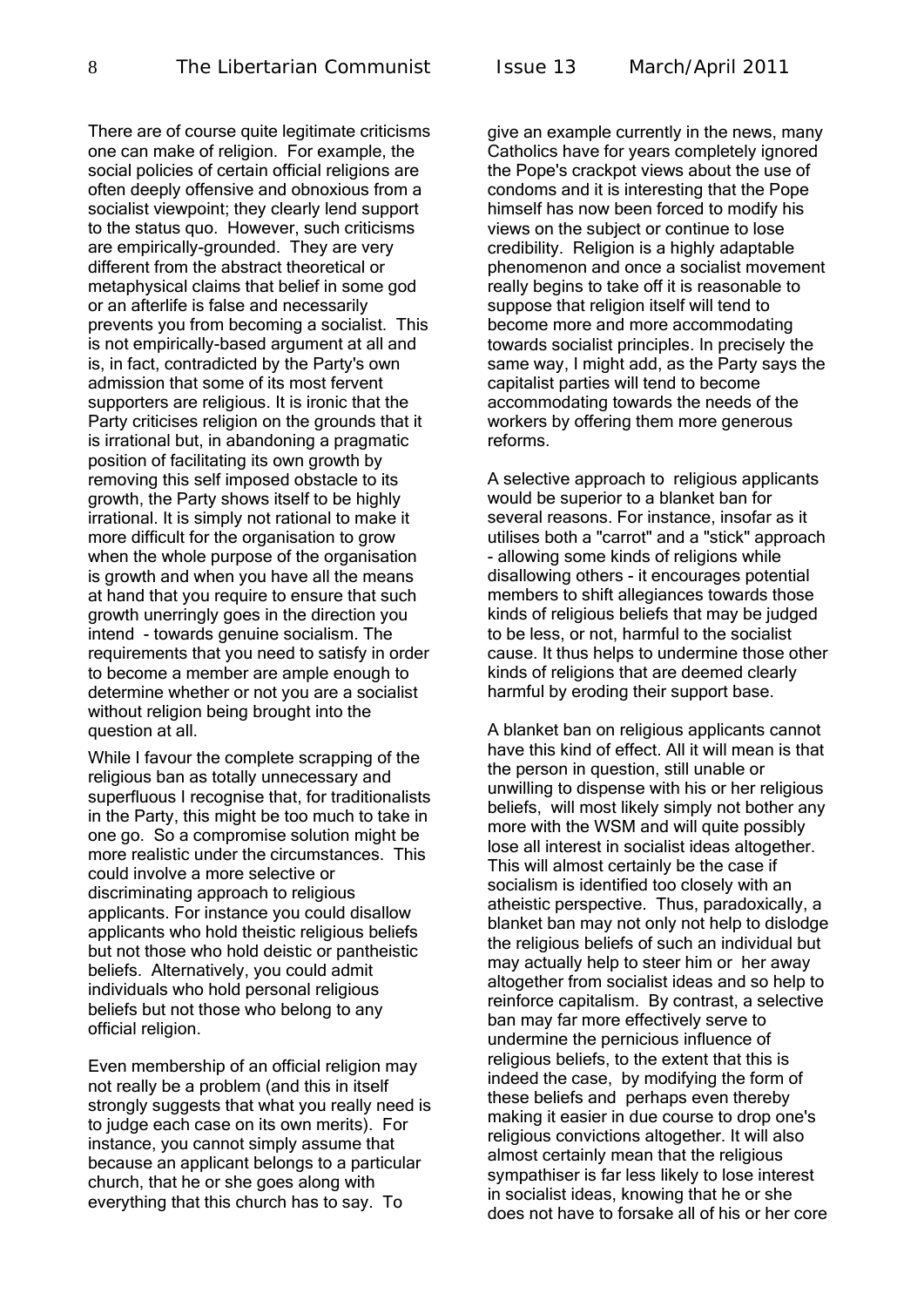cherished religious beliefs in order to become a member.

Persuading workers to become socialists is surely what the WSM all about - not indulging in metaphysical debates, interesting though they may be, about whether or not there is such a thing as a god or an afterlife. These things are irrelevant to the quest for socialism and I have no doubt that religion will continue in some shape or form once a socialist society has been established The argument that religion needs to be opposed because it is "irrational" and "unscientific" is predicated on a stupendously naive assumption that irrationality is something that we can actually get rid of altogether. It is to ignore the fact that as human beings, and even as socialists, we are always going to be, to some extent, "irrational" and that life is really a question of finding the right balance between our rational and irrational sides.

At any rate, if individual socialists want to promote atheism as an outlook there is nothing wrong with that in itself. Where it becomes wrong - and indeed highly irrational - is when you tie the growth, and the fortunes, of the socialist movement to the spread of atheistic ideas so that the former can never surpass the latter but must always remain contingent upon the latter. This is folly on a grand scale. We cannot hang around waiting for the world to become completely or even largely atheist. We will probably be waiting for ever in that event. We cannot pin our hopes on so called "secularisation thesis" firstly because there is no guarantee that religion, if indeed it is declining, might not make a comeback perhaps (in some other form) perhaps in the wake of some unforeseen catastrophe and, secondly, because there is no compelling reason to suppose that the spread of atheism in itself will facilitate the spread of socialist ideas. The immense majority of atheists are not socialists and indeed some are implacably hostile to socialist ideas.

I suspect that over the years there have probably been hundreds, if not thousands, of workers who have come into the orbit of the WSM and have been initially enthused by its case but who, on learning about this absolute prohibition on religious beliefs, have dropped out of contact altogether. We will never know

the numbers involved because the vast majority of them, I suspect, just quietly disappear from the scene; only a few will openly declare their religious convictions when applying to join and then be knocked back on discovering they cannot join but these few will be just the tip of an iceberg.

### What needs to be done?

What I have been talking about is symptomatic of a deeper malaise within the WSM and why it has not been nearly as effective as it could have been. Not by a long way. "Resolution creep" or "party line-ism", I believe, lies at the very heart of this malaise.

As a revolutionary political organisation I still think the WSM stands head and shoulders over any others I can think of. But it is now entering what could turn out to be perhaps the most critical stage of its entire existence. Decisions that it makes now - or fails to make - could seal its fate for good.

What is absolutely clear is that things cannot go on as they have been doing. Anyone who seriously believes that the WSM can just continue doing what it has always done is living in a fool's paradise. The statistics speak for themselves. There is a very real possibility that , perhaps, in two or three decades the WSM may simply go out of existence altogether. Its membership has been shrinking steadily and rapidly and it is now only half the size it was when I was a member just a few years ago. If it is not careful it will soon slip below the figure of 100 plus members, the same number of individuals who got together 106 years ago to found the Socialist Party of Great Britain.

Ex-members such as myself (and there are quite a few others out there who similarly think like me) look upon this seemingly irresistible decline with a sense of deepening dismay and sadness. It might be asked "why not rejoin if you are so concerned". Well, yes indeed, why not? But here we face a formidable problem. If the Party is determined to remain the same political animal it has always been, if it is determined not to address the very real issues that have been raised here and elsewhere, then rejoining is not going to arrest this decline. At best it might slow it down for a while before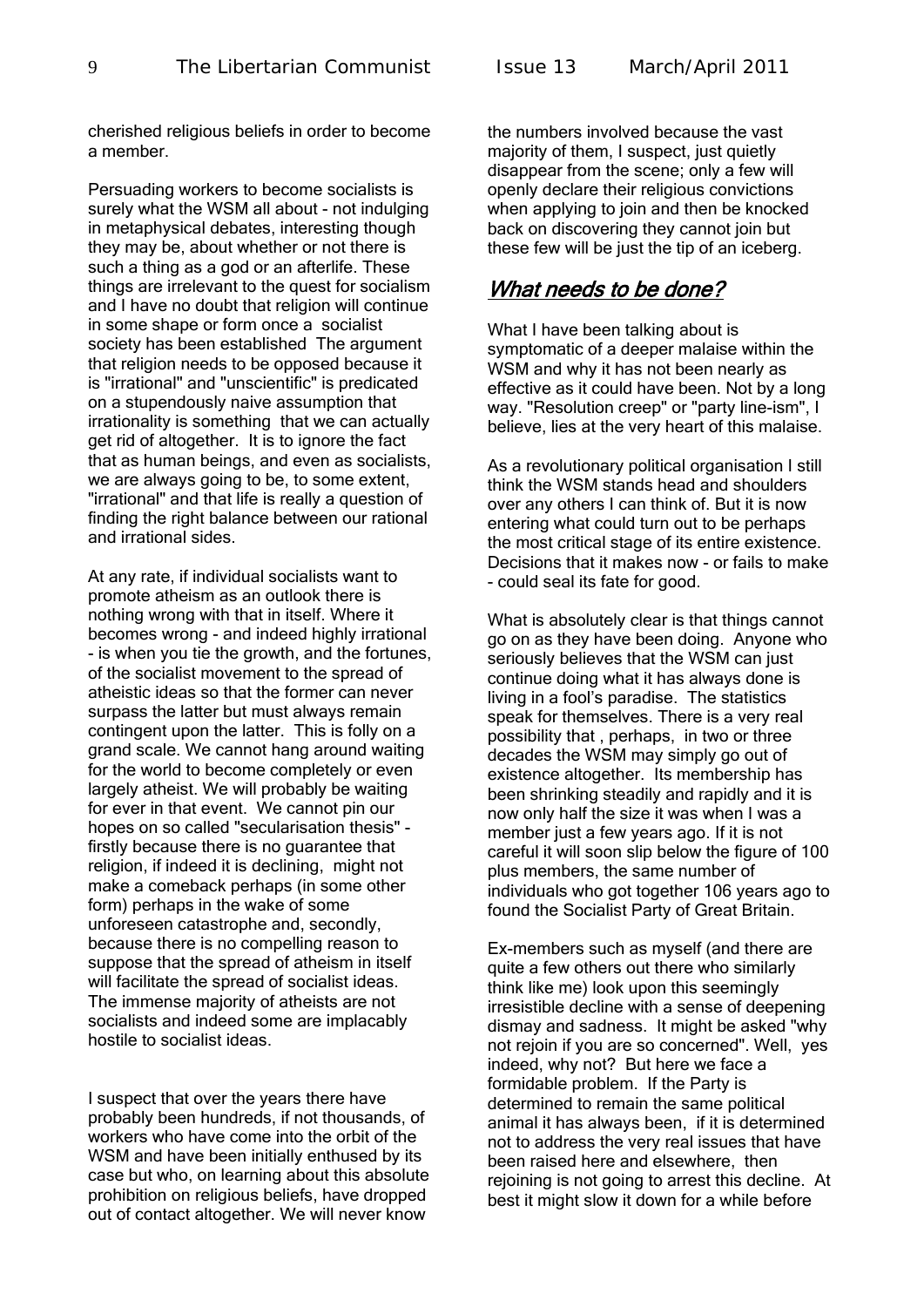disillusionment once again sets in. It is like as the saying goes - "throwing good money after bad". It will frankly be a waste of time and effort to rejoin the good ship SS Titanic in order to simply rearrange the deckchairs if, indeed, this is all that "rejoining" is going to amount to.

This sounds harsh, I realise, but it's a thought that constantly bubbles up to the surface every time I contemplate the idea of rejoining (and I have contemplated this many times since leaving the Party). What I find astonishing is that there does not seem to be any sense of real crisis or urgency within the Party about what is happening. Perhaps I might be misreading the situation completely here but the prevailing mood seems to be one of apathetic resignation punctuated by short bursts of enthusiasm for doing the same old thing that the Party has always tirelessly done and to little effect - distributing leaflets at some demo or debating some minor luminary - as a way of hiding from itself the awful truth that it is an organisation that is quite possibly in terminal decline and about to go the way of its "political cousins" in the US - the poor old SLP.

Of course, it goes without saying that, as an ex member, I have no say in how the Party decides on its political future. It is up to the membership itself, and no one else, to decide this. The suggestions that I make here are those that comrades can thus take up or leave just as they see fit. They are quite at liberty to completely ignore everything I have said on the matter if they so wish but to not even consider them would, I think, be a little foolish. After all, if you want to know why the organisation is not growing then one good way of finding this out is by looking at the reasons that prompt people to leave. Speaking for myself, I can assure comrades in the WSM that if I was not concerned with what was happening to the WSM, if I was indifferent to its all too apparent plight, I would not have even bothered to have offered these thoughts in the first place. I offer them precisely because I happen to care. It is important to me, as it to others who have left the WSM, what becomes of the WSM despite us having left the WSM.

Let there be no doubt on this score - the WSM has a positively huge potential to make a real impact - now more than ever with the Left generally in utter disarray - if only it can get its act together , if only it can get itself to fundamentally rethink what its real purpose is about. There are all sorts of reasons for being optimistic - the phenomenal growth of the Zeitgeist movement advocating a moneyless world being just one of many - but the history of the WSM has been one of almost willfully squandering its potential for growth. Little wonder members have become disillusioned. It needs seriously to take some time out, to sit down and reconsider everything from scratch. Perhaps organising some kind of "crisis conference" might be a useful first step. Somewhere along the line the WSM has lost this sense of purpose and, amongst other things, has succumbed to the paralysing effect of "resolution creep". It needs to see that the rigid theoretical carapace that it has built up around itself is actually a severe limitation that can only serve to ossify the organisation rather than revitalise it.

Above all, it needs to stop laying the blame for its lack of progress on everyone else but itself. As I said at the beginning, it must take some responsibility for not making progress. If it cannot induce ex-members like myself to rejoin who know more or less what the Party is about and who are fundamentally committed to the socialist goal, then how on earth is it going to persuade the immense majority of other workers who are not yet even socialist in outlook? It needs to move at least some way towards taking on board what ex-members, such as myself and others, have to say on the subject, to make it easier or more attractive for such exmembers to rejoin. In short, to give us a good enough reason to rejoin. If we can feel more comfortable and confident about rejoining then, I suggest, others who never yet joined would be more likely to do so.

This is not a question of point scoring or winning arguments. Ultimately, if the WSM falls by the wayside this will be an absolute calamity for socialists everywhere - whether or not they happen to be members of WSM. In that sense the fate of the WSM is a matter of common concern.

Robin Cox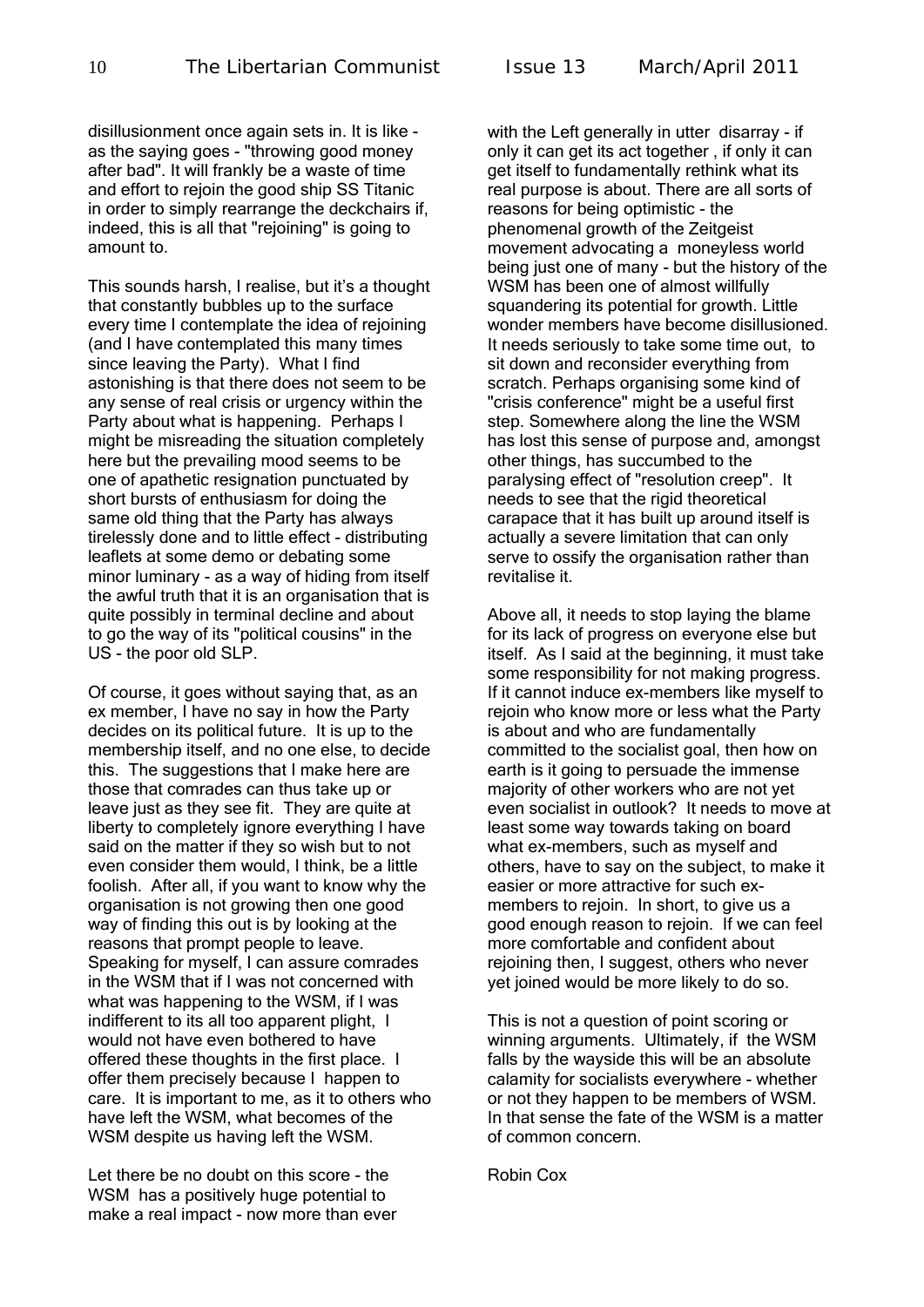#### Marxism and Anarchism: are they incompatible?

How should we evaluate the great thinkers of the past who have contributed to the development of a critique of capitalism and the idea of a free society that could replace it? Thinkers and theorists such as Bakunin, Goldman, Kropotkin, Luxemburg, Marx and Morris; listed here in alphabetical order rather than in terms of importance. There are of course others but we cannot list them all. One thing we should definitely avoid is to engage in hero worship or regard every word of our chosen thinker as gospel; we should not be in the business of turning their various ideas into something that almost smacks of a religion. All these thinkers were human beings not super beings, yes they contributed much, but like all of us they made mistakes, their times and conditions had a profound effect on their thinking. What we really need to do is to focus on and develop the ideas that seem relevant whilst leaving behind the ideas that have not stood the test of time.

Out of this comes the idea that if two thinkers who both had much to contribute were at logger heads when they were alive we do not have to accept the ideas of one whilst rejecting the work of the other. One prime example of this is the work of Bakunin and Marx. To some who see themselves as Marxists, and here I am speaking of genuine socialists not supporters of state capitalism, Bakunin is to be rejected, he is viewed as believing in violence and terror and as advocating the formation of secret societies rather than concentrating on mass action. Maybe he did hold some of these views but as previously mentioned you have to take into consideration the times and conditions he lived in and do these blemishes mean that the whole body of his work has to be rejected. Talk to some anarchists, and here I mean genuine

class struggle anarchists, about Marx and you might come away with the idea that the degeneration of the Russian Revolution was single handedly the work of Marx despite the fact that he died over thirty years previously. Maybe there were aspects of Marx's thought that were vulnerable to Bolsheviks thinking and tactics but to conclude from this that Marx would have approved of how the Russian Revolution developed is to ignore the libertarian aspects of his writings.

One of the major ideas that The Libertarian Communist aspires to is to bring the different strands of the anti state, non market sector together and this would include anti state socialists, anarchist communist, council communists, anarcho syndicalists. Not in one organization but in such a way that we recognize what we have in common and realize that what divides us does not stop us working together. With this and the Bakunin/ Marx controversy in mind we were heartened to read in the mid 2009 issue of Black Flag an interview Iain McKay did with Mark Leir who had then just written a new biography of Bakunin, "The Creative Passion". When asked the question: Do you think that a merger of Bakunin and Marx is possible? Leir said that Alvin Gouldner had called Bakunin the first post Marxist meaning that he had focused on points such as the nature off the state and the problems of vanguardism which Marx had perhaps failed to come to terms with. He ended the question in the following way;

#### "But I think it is fair to say that Marxism becomes more palatable and inspiring the more it approaches anarchism, while anarchism becomes more powerful as a way to view the world critically the closer it approaches the best Marxist traditions"

For what it is worth, and thankfully we are not alone, we would agree wholeheartedly.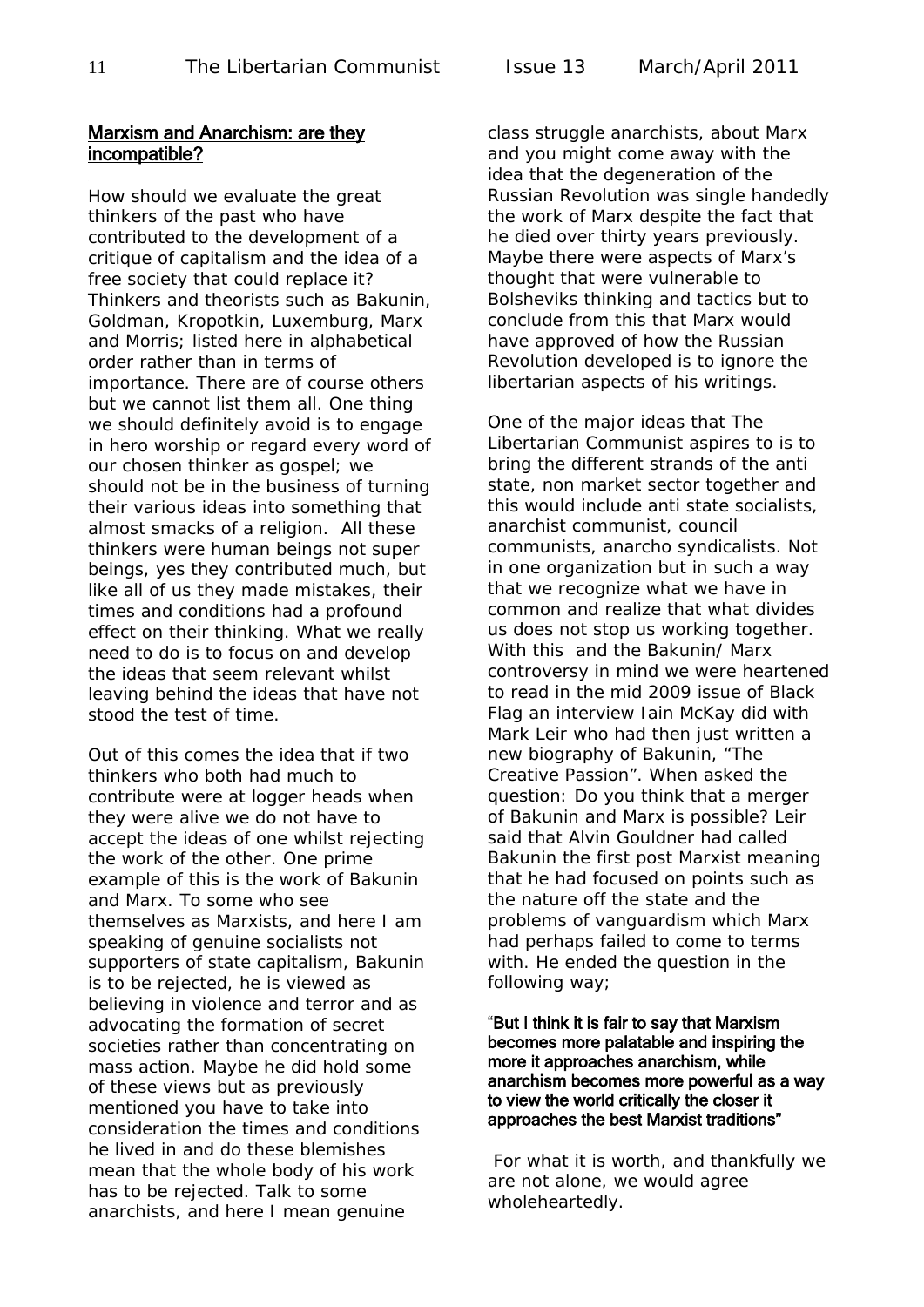#### Contact Details for Groups in Anti State, Non Market Sector.

#### Radical History Network of North London.

For details contact Alan Woodward on 020 8292 8862 or RaHN at alan@petew.org.uk Email: [radicalhistorynetwork@googlemail.com](mailto:radicalhistorynetwork@googlemail.com)

=====================================

#### worldsocialistmovement/SPGB:

worldsocialism.org/spgb: Postal address: 52 Clapham High Street London SW4 7UN.

Email spgb@worldsocialim.org +++++++++++++++++++++++++++++++++

#### Northern Anarchist Network (NAN)

If you want further information about this group contact: Brian Bamford, 46 Kingsland Road, Rochdale, Lancs Ol1 3HQ or email [northernvoices@hotmail.com](mailto:northernvoices@hotmail.com)  =====================================

World In Common: [www.worldincommon.org](http://www.worldincommon.org/)  Email [worldincommon@yahoogroups.com](mailto:worldincommon@yahoogroups.com) 

===================================== Anarchist Federation: [www.afed.org.uk:](http://www.afed.org.uk/) Postal Address BM Arnafed, London WC1N 3XX. Email [info@afed.org.uk](mailto:info@afed.org.uk) 

===================================== The following three groups are industrial unions. They offer an anti bureaucratic alternative to trade unions. You can join either as an individual or if there is support for organising at your workplace.

Solidarity Federation. [www.solfed.org.uk](http://www.solfed.org.uk/) or PO Box 29, South West P D.O Manchester M15 5HW Email: [solfed@solfed.org.uk](mailto:solfed@solfed.org.uk)

Industrial Workers of the World: www. iww.org Or P/O Box 7593, Glasgow, G42 2EX Email: rocsec@iww.org.uk.

Workers International Industrial Union. [www.wiiu.org](http://www.wiiu.org/) or [www.deleonism.org/wiiu.htm](http://www.deleonism.org/wiiu.htm) or see the article on Industrial Unionism in issue 9

#### [www.Libcom.org;](http://www.libcom.org/)

Another place to keep up with news from around the world from a Libertarian Communist view point.

------------------------------------------------------

Wrekin Stop War This can be found at [www.wrekinstopwar.org](http://www.wrekinstopwar.org/) or contact Duncan Ball, 23 Sunderland Drive, Leegomery Salop, TF1 6XX email: [Duncan.ball@blueyonder.co.uk.](mailto:Duncan.ball@blueyonder.co.uk)

#### Red and Black Notes

You can obtain some RBN items from libcom.org as listed above. If you want to know more than read issue 6 Of The Libertarian Communist and the article by Neil Fettes pp.4-7. Recommended site if you can still obtain the full listings. =====================================

See also: Institute for Anarchist Studies, the similar but separate, Anarchist Studies Journal and the Socialist Labour Party of America [\(www.slp.org\)](http://www.slp.org/). Not to be confused with the Scargill mob.

Red Anarchist Action Network (RAAN) [www.redanarchist.org](http://www.redanarchist.org/)

=====================================

#### Another place to get your books/Literature.

Looking for books, pamphlets or Journals from the Anti state, non Market perspective well try the following: STIMULANTS at [www.radicalbooks.co.uk](http://www.radicalbooks.co.uk/)

=====================================

Libertarian Communist Literature has a few pamphlets and journals related to the anti state, non Market sector. Journals Include Black flag, Aufheben, Socialist Standard, Organise and others. If you are interested please contact the postal or email address on Page 2 with your details so we can send a full list of the literature we have in stock including their prices.